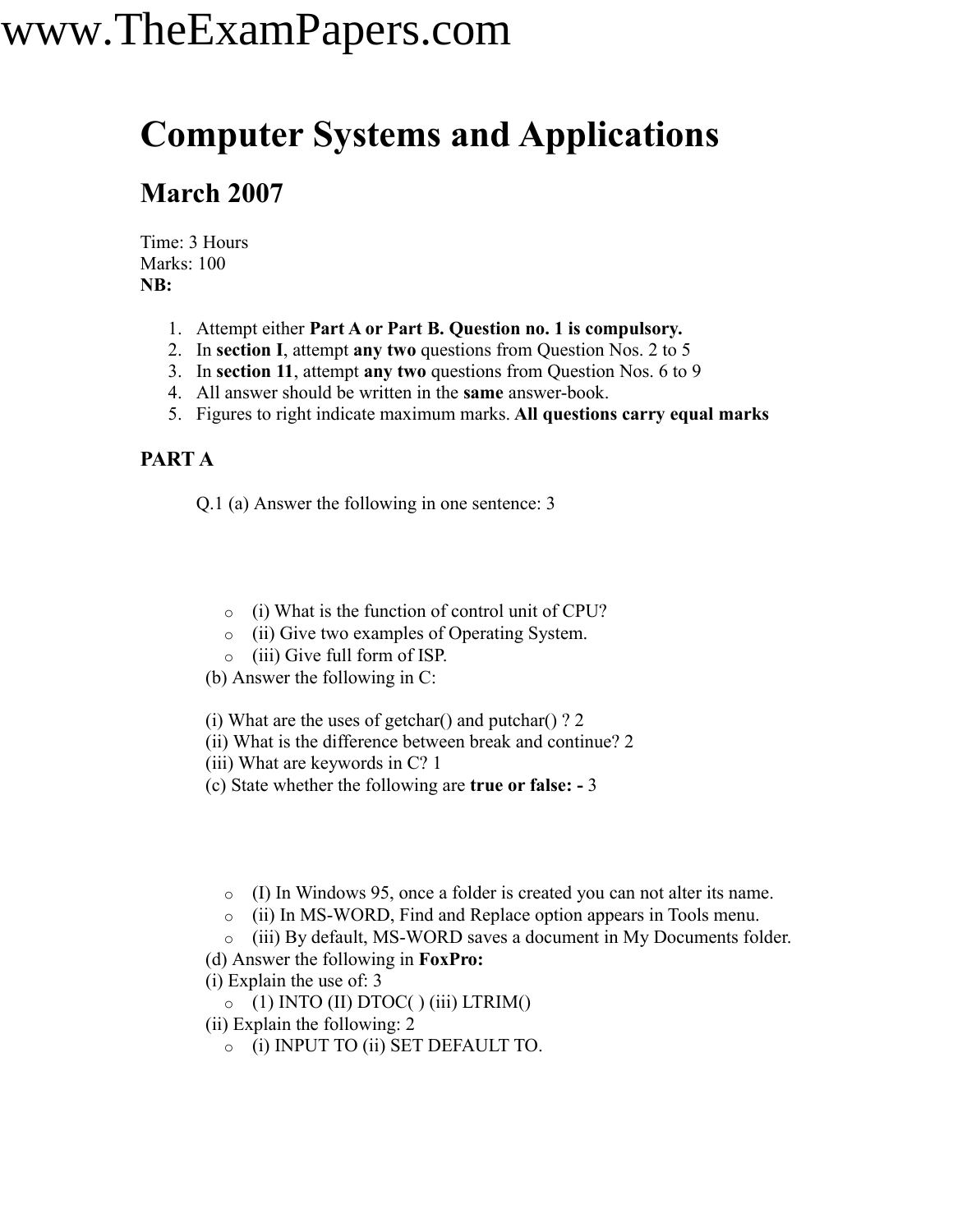#### **Section**  $\hat{a} \in \mathbb{C}$ **<sup>1</sup>**

Q.2 (a) Explain briefly about the following: 6

o (i) HARD DISK (ii) TCP/IP PROTOCOL (iii) OPERATING SYSTEM. (b) What is the output of the following C program: 4

- $\circ$  #define m(y) y%2==0?2\*y:y/2 main()  $(int p=5, q=10, r=3;$  $q^* = m(p)$ ;
- $\circ$  r+=m(q);
- $p+=++q+r-$ ; printf("%d%d%d\n",p,q,r);)

(c) Write a C program to input cost of a machinery and then print a table showing year and depreciation for the first 5 years using reducing balance method. Rate of depreciation is 15 % 6

Q.3 (a) Answer in one or two lines the uses of: 6

o (i) MOUSE (ii) LAN (iii) INTERNET

(b) Rewrite the following sequence of ifo statements using switch 8

o If (code==1)printf("Mathematician\n"); else if(code==2)printf("Computer Programmer\n"); if (code==3)printf("Psychologist\n"); else printf("Doctor\n");

(c) Write a program in C to input 25 observations and then print Highest, Lowest and Median. 6

Q.4 (a) State whether the following are True or False: 6

1.MODEM is a software.

2.RAM is non - volatile memory.

3.Every computer requires an Operating system.

4.AOL is a commercial on line service.

5.Hard disk can be write protected.

6.Bulletin Board Service is not part of Internet.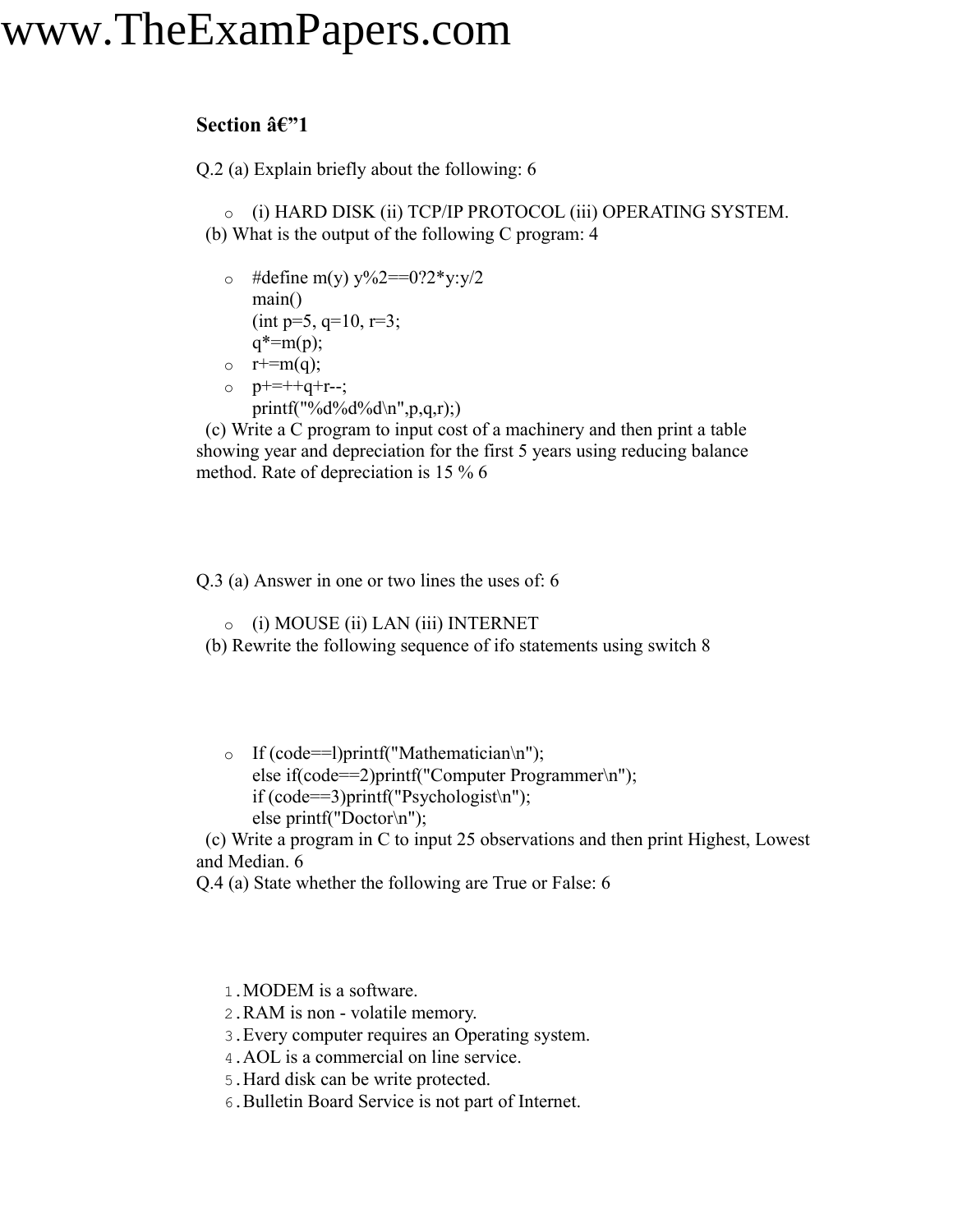(b) What is the output of the following C program? 4

- o main()  $\{ char x = 'A';$ float  $y=112233.55$ ; printf("%-3c%+6.2f\n",x,y);
- $\circ$  printf("%4c%-8.0f\n",x,y);j (c) Write a C program to input name and taxable income(tin), and then print name, taxable income and income tax(it) where tax schedule is as follows: 4

| Taxable Income (tin Income Tax(it) |     |
|------------------------------------|-----|
| First 50,000                       | Nil |
| <b>Next 50,000</b>                 | 10% |
| Next 1,00,000                      | 20% |
| Excess                             | 30% |

Q.5 (a) Explain briefly about following:- 6

o (i)ALU (ii)UNIX (iii) Search Engines

(b) Write a C program to find and print the sum of: 4

22 x 3+ 42 x 7+6 2 x 11+ . . . +202 x 39

(c) Write a Program in C to input 10 pairs of x and y and then calculate and print Karl Pearson's correlation coefficient using the following the following formula:

Q.5 (a) Explain briefly about following: 6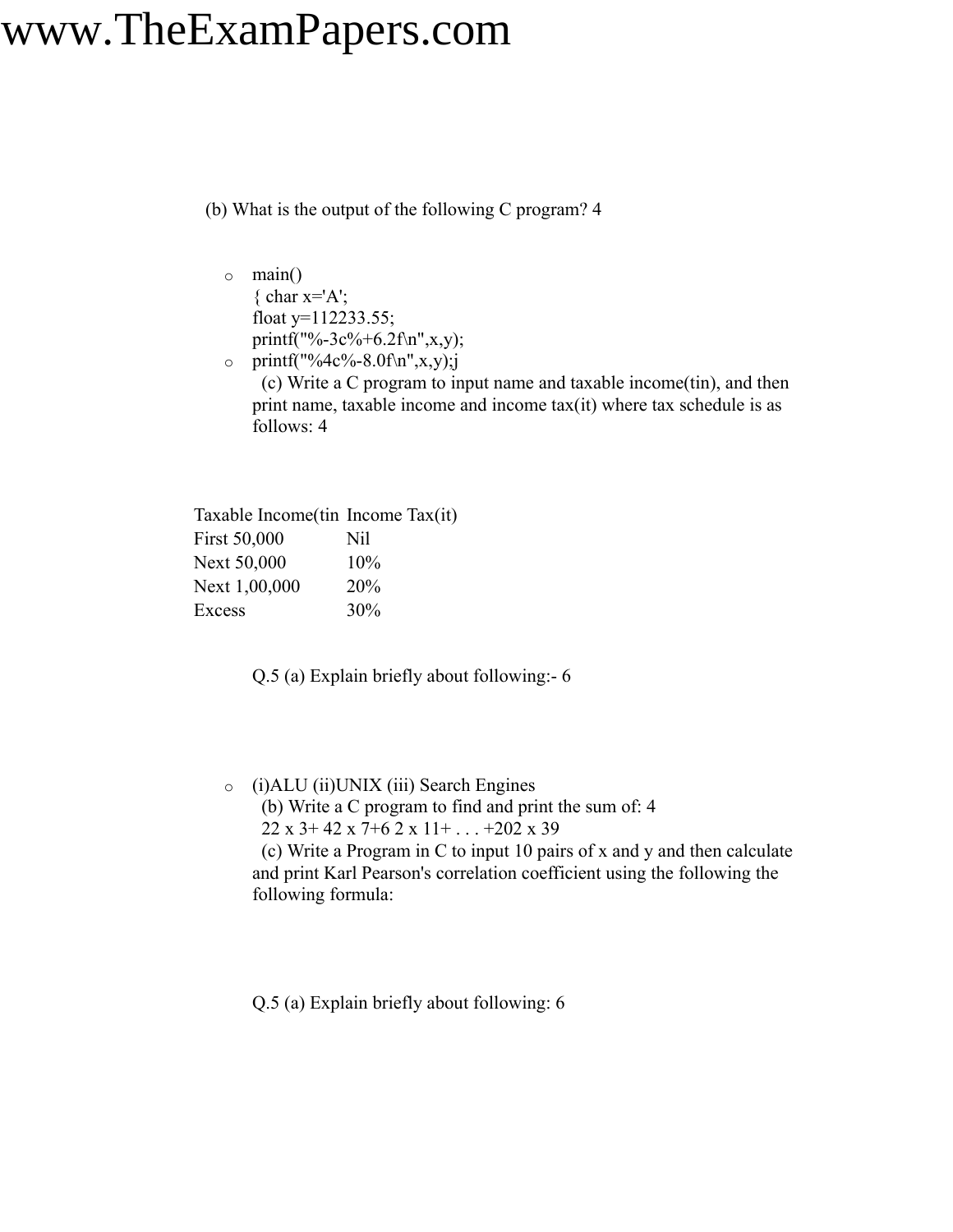(b) Write a Program in C to find and print the sum of. 1 2 3 2x3x4

5............................212022 4

(c) Write a C program to input 10 pairs of x and y print regression coefficients byx and bxy using the formula given below: 6

#### **PART**  $\hat{a} \in \mathcal{C}$ <sup>\*</sup> **B**

Q.1 (a) Answer the following in one sentence: 3

- o (i)What is the function of control unit of CPU?
- o (ii) Give two examples of Operating System.
- o (iii) Give full form of ISP.
	- (b) Answer the following in MS-EXCEL:

(i) Explain the use of the following functions. 2

- $\circ$  (i) AND( ) (ii) LEN( )
	- (ii) What is the use of paste special option in Edit menu? 2
	- (iii) What is the use of Auto fill handle? 1
	- (c) State whether the following are True or False: 3
- o (i)In Windows 95, once a folder is created you can not alter its name.
- o (ii) In MS-WORD, Find and Replace option appears in Tools menu.
- o (iii) By default, MS-WORD saves a document in My Documents folder. (d) Answer the following in Fox-Pro: 3
	- (i) Explain the use of: 3
- $\circ$  (i) INT ()(ii) DTOC( ) (iii) LTRIM() (ii) Explain the following: 2
- o (i) INPUT TO (ii) SET DEFAULT TO

#### **Section â€"** I

Q.2 (a) Explain briefly about the following: 6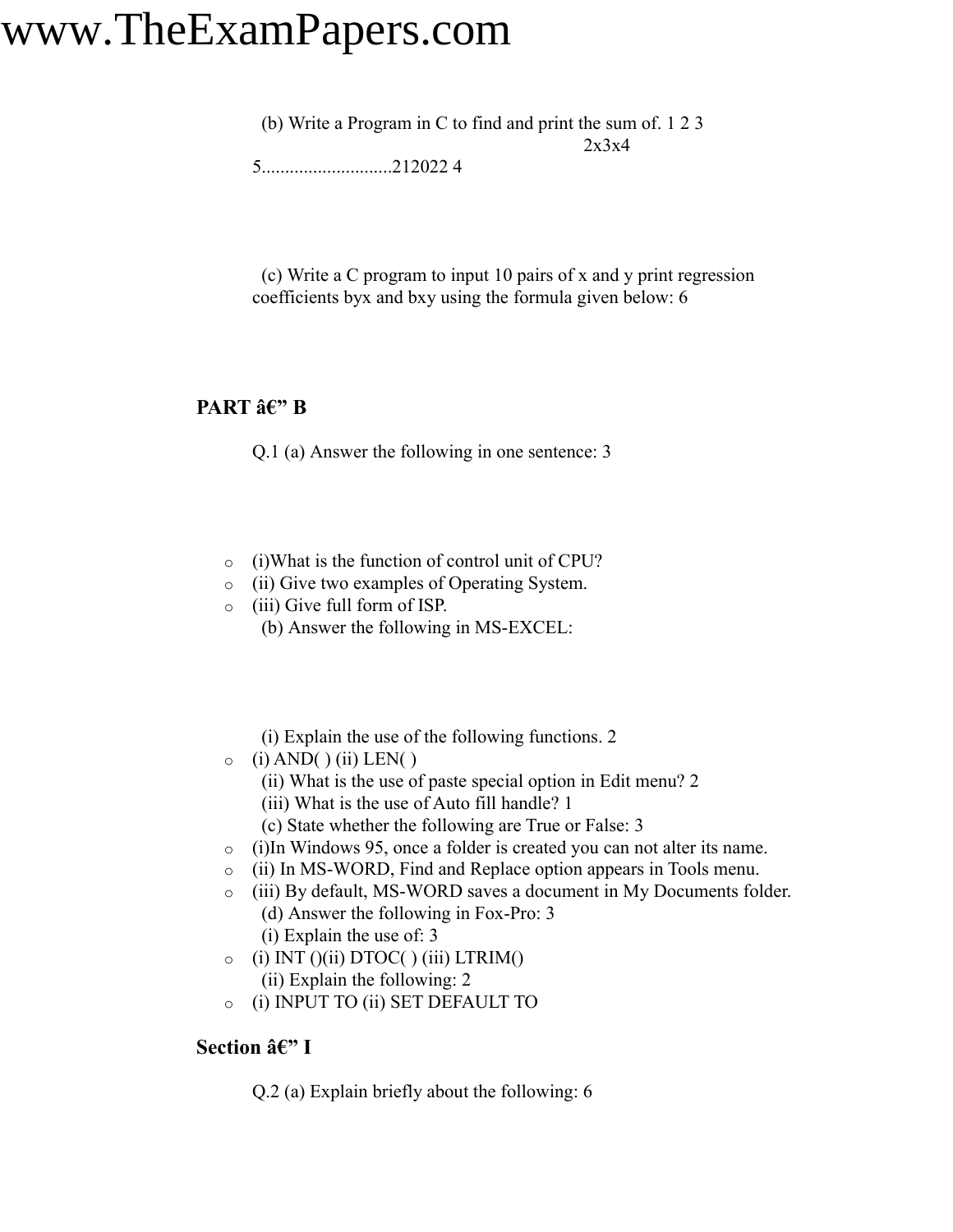o (i) HARD DISK (ii) TCP/IP PROTOCOL. (ill) OPERATING SYSTEM. (b) Answer the following in MS-EXCEL 4

A worksheet contains employee information such as name, basic pay and department entered in columns A, B and C respectively in first 25 rows. In first row heading is entered and in other rows data has been entered. Explain the steps to compute DA, Additional Pay and Gross pay in columns D,E and F respectively using the policies. DA= 90 % of basic pay for basic pay not exceeding Rs. 8000. otherwise it is 65 % of basic pay. Additional Pay Rs. 1500 for "SALES" department and Rs. 1200 for other departments. Gross Pay = Basic Pay +  $DA +$ Additional Pay

(c) Answer the following in MS-EXCEL: 6

There is a worksheet where the values of x and its corresponding frequency (f) are entered in cells 62 to B6 and C2 to C6 respectively. Explain the procedure to find mean  $(x)$  and mean deviation from mean, showing computations of fx and flx  $\hat{a} \in \hat{\mathcal{L}}$  x lin columns D and E respectively using the following formula.

Q.3 (a) Answer in one or two lines the uses of : - 6

(i) MOUSE (ii) LAN (iii) INTERNET

(b) Answer the following in MS-EXCEL : - 4

Explain how to create link between two workbooks and the purpose for linking workbooks

(c) Answer the following in MS-EXCEL 6

Consider the following worksheet showing original value of an asset, its useful life and rate of depreciation Wannum.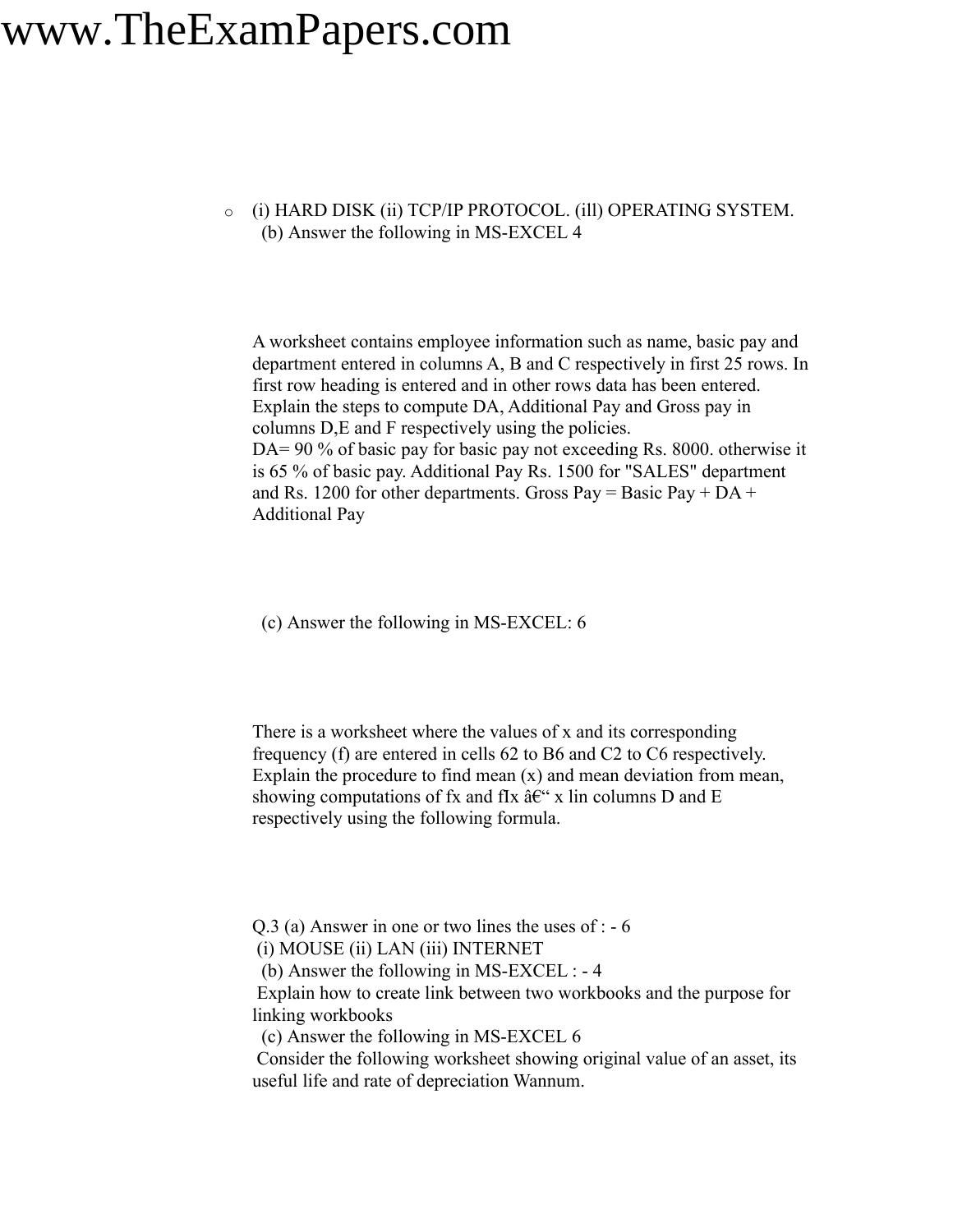A B C 1 Asset Life in Years Rate of Depreciation 2 500000 8 10% 3

> Using reducing balance method, explain the steps to display Year wise depreciation and depreciated value (WDV) for the first eight years of life of asset. Use your own cell addresses.

Q.4 (a) State whether the following are **true** or **false** : - 6

- o (i) MODEM is a software.
- o (ii) RAM is non volatile memory.
- o (iii) Every computer requires an Operating system.
- o (iv) AOL is a commercial on line service.
- o (v) Hard disk can be write protected.
- o (vi) Bulletin Board Service is not part of Internet. (b) Answer the following in MS-EXCEL: 4 Explain with examples the following functions. (i) NPV() (ii) ROUND()  $(iii)$  SUM $(jiv)$  TRIM $(j)$ (c) Answer the following in MS-EXCEL 6

There is a worksheet containing cricketer's details such as name, country, no. of matches played in columns A, B, C respectively. This worksheet contains details of 60 players entered in columns 2 to 61. Write steps to,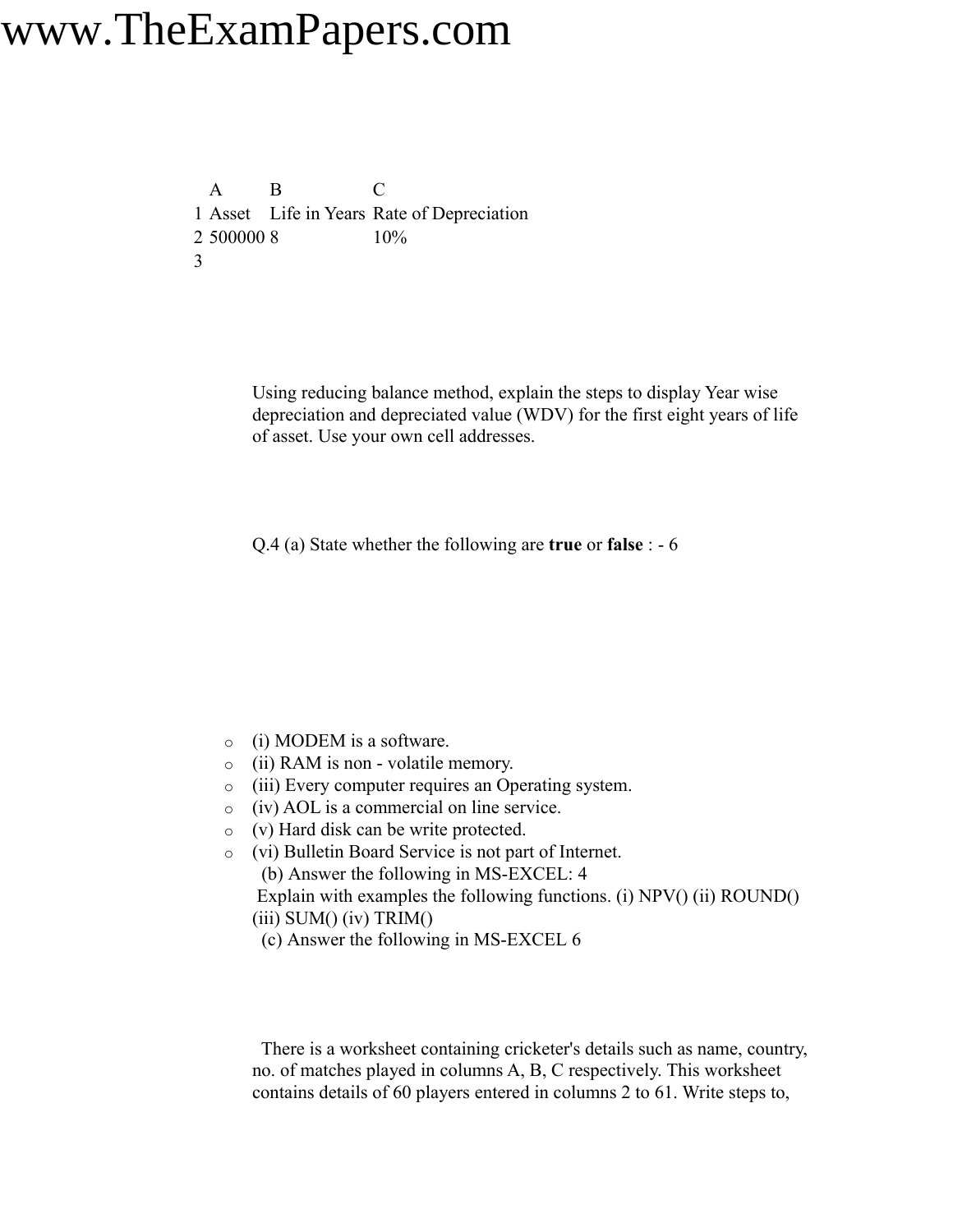- o (i) Rearrange the worksheet in alphabetical order of country and in country in the descending order of no. of matches played.
- o (ii) Show records of players from "Sri Lanka"
- o (iii)Show records of players who have played more than 100 matches.

Q.5 (a) Explain briefly about the following: 6

- o (i) ALU (ii) UNIX (iii) Search Engines. (b) Answer the following in MS-EXCEL. 4 State whether the following are True or False:
- o (i)Paste special cannot be used with Cut option.
- o (ii) A Pivot tables are updated automatically.
- o (iii) Once the file is saved it closes the file and gives a blank sheet.
- o (iv) A work book can contain at most three worksheets.
- o (v) A function cannot contain another function in its argument. (c) Answer the following in MS-EXCEL 4 The following data of No. of students in a College has been entered in a MS Excel worksheet:

| $\mathbf{A}$ | R           | $\mathcal{C}$ | $\blacksquare$                             | Ε. |
|--------------|-------------|---------------|--------------------------------------------|----|
|              |             |               | 1 Year F.Y.B.Com S.Y.B.Com T.Y.B.Com Total |    |
|              | 2 2001 1200 | 920           | 650                                        |    |
|              | 3 2002 1220 | 1000          | 900                                        |    |
|              | 4 2003 1320 | 1100          | 970                                        |    |

Based on these values write steps to

- o (i) Find total number of students for each year.
- o (ii) Pie chart of number of students for the year 2003.
- o (iii) Line chart for F.Y.B. Com and T.Y.B.Com students.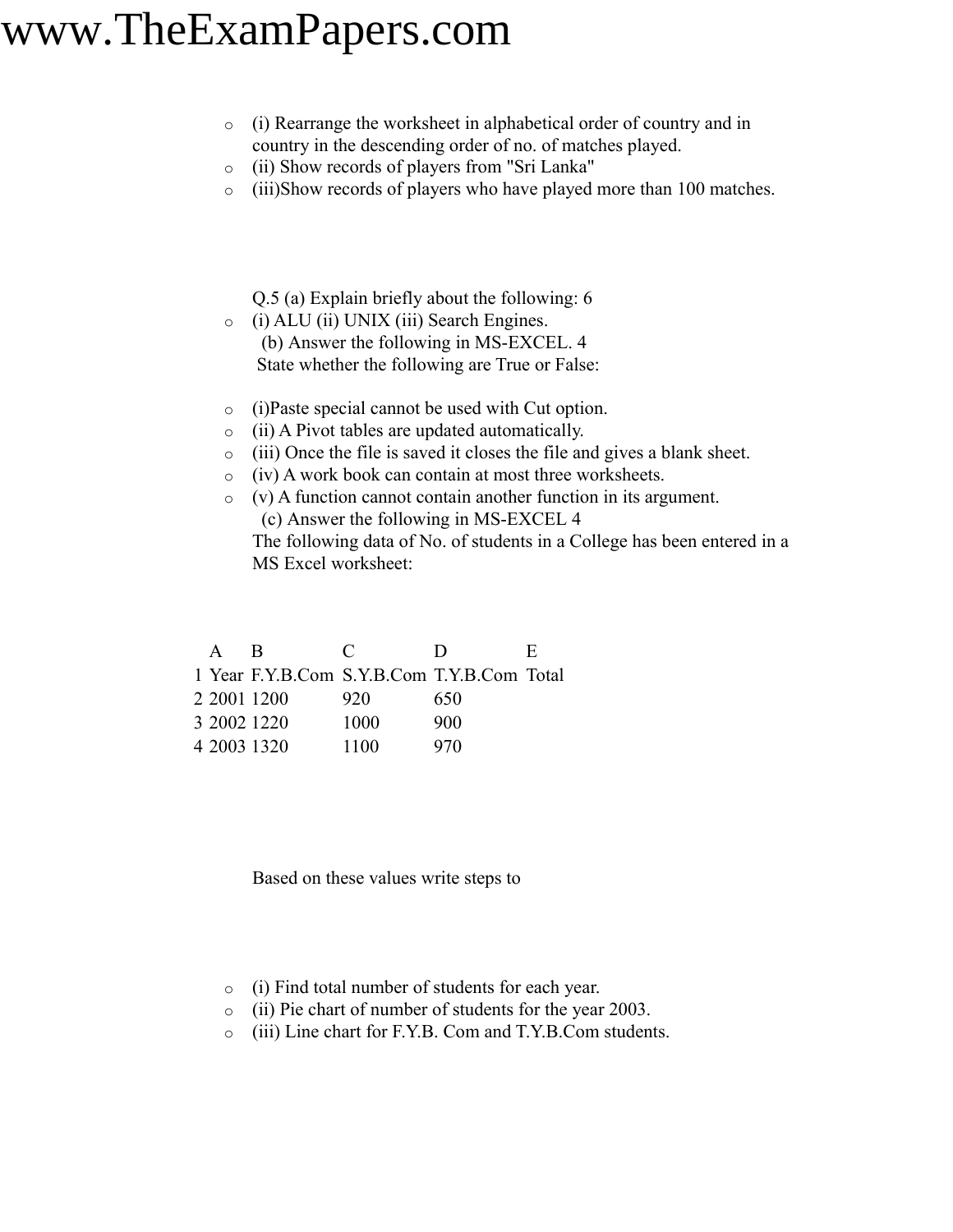#### **SECTION II**

Q.6 (a) What is the use of start button in Windows 95? 2

(b) What is the use of Tools menu in MS $\hat{a} \in WORD$ ? Explain the use -of any three options. 4

(c) Write FoxPro commands for the following: 10

- o (i) To create a FoxPro table called TEASAL in floppy disk kept in Drive A.
- o (ii) To list the first five records from the current table.
- o (iii) To close only the index files.
- o (iv) To find the total of a numeric field called AC\_BAL and store it in S.
- o (v) To mark the records for deletion from record no. 5 to 15.
- o (vi) To position the record pointer on the first record where field ENAME is "ANU".
- $\circ$  (vii) To send the output of  $\omega$ , ROW, COL SAY command to the printer.
- $\circ$  (viii) To display the numeric value stored in Y, correct up to four digits after decimals.
- $\circ$  (ix) To prevent automatic movement of cursor to the next field while entering data.
- o (x) To convert every letter in a field called CITY into uppercase in every record.

Q.7 (a) What is Taskbar in Windows-95? 2

(b) Explain the use of New option and print preview option of file menu in MS–WORD 4

(c) There is a table called WAGES.dbf containing fields worker no. (WNO,N,4,0), Name (NAME, C, 20), Number of days absent for work during a month(DABS,N,2,0) and his monthly basic pay (MBASIC, N,10,2). Write a FoxPro program to print a report showing worker no., name and his proportional basic pay assuming 30 working days in a month. 4

(d) Explain the difference between the following in FoxPro: 6

#### (i) ACCEPT TO & INPUT TO (ii) ? & TEXT/ENDTEXT (iii) STORE TO  $&=$

Q.8 (a) What is the purpose of shortcuts in Windows-95? 2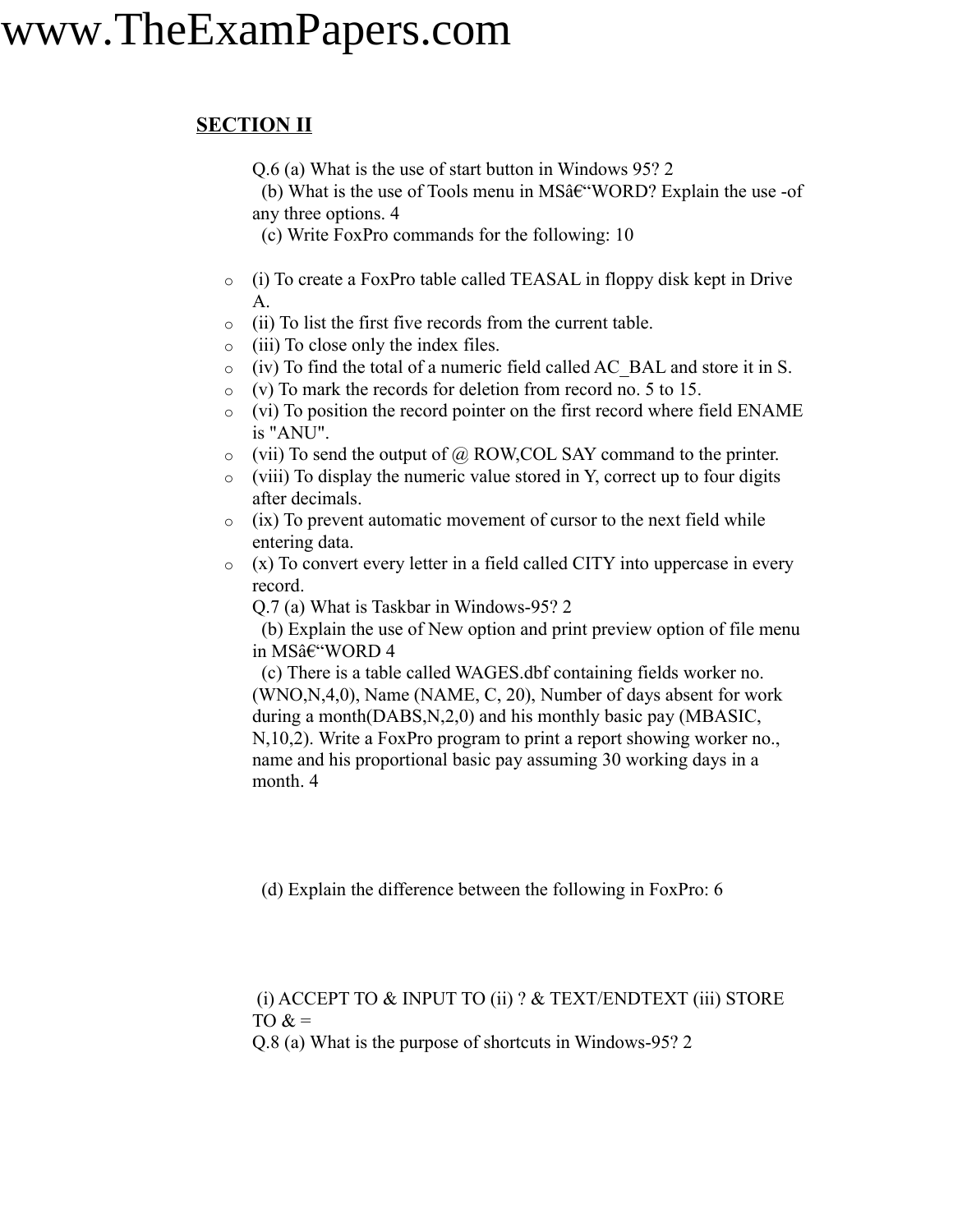$(b)$  In MS $\hat{a} \in WORD$ , Explain the procedure to copy the first paragraph of page 10 to the beginning of page 15 of the same document 4

- o (i) To search for a given word in the selected text.
- o (ii) To cancel the last editing.
- o (iii) To open an existing file.
- o (iv) To add bullets to the selected text.

(c) There are 2 tables first one called "COSHARE.dbf" containing fields, Identity no. (CID, C, 10), Name of share holder (SNAME, C, 40), No. of shares held (NSHARES, N. 5, 0), and Face value per share (FVAL, N, 10, 2). Another table "CODIV.dbf." containing fields, Identity no. (CID, C, 10), Address of the shareholder (ADDR, C, 40) and Dividend payable (DIVID, N, 10, 2). Write command in FoxPro for the following.

(i) To index both the tables according to identity no. 2

(ii) To update the field dividend payable in CODIV.dbf by computing dividend @4% of face value of shares held, where no. of shares and face value per share are in COSHARE.dbf. 2

(d) There is a table called TEST.dbf containing fields roll no.(RNO,N,4), name (NAME, C, 20), and marks in 3 tests (T1, T2, T3 all Numberic, 3, 0). Write a FoxPro program to replace mark as 35 whenever it is 31, 32, 33, or 34 in every test in the table and then print a report showing roll. no., name and marks in 3 tests of only those who are getting 35 or more in each subject. 6

Q.9 (a) Explain how to create a folder in Windows -95? 2

(b) How to perform the following operations with reference to MS-WORD? 4

o (i) To search for a given word in the selected text.